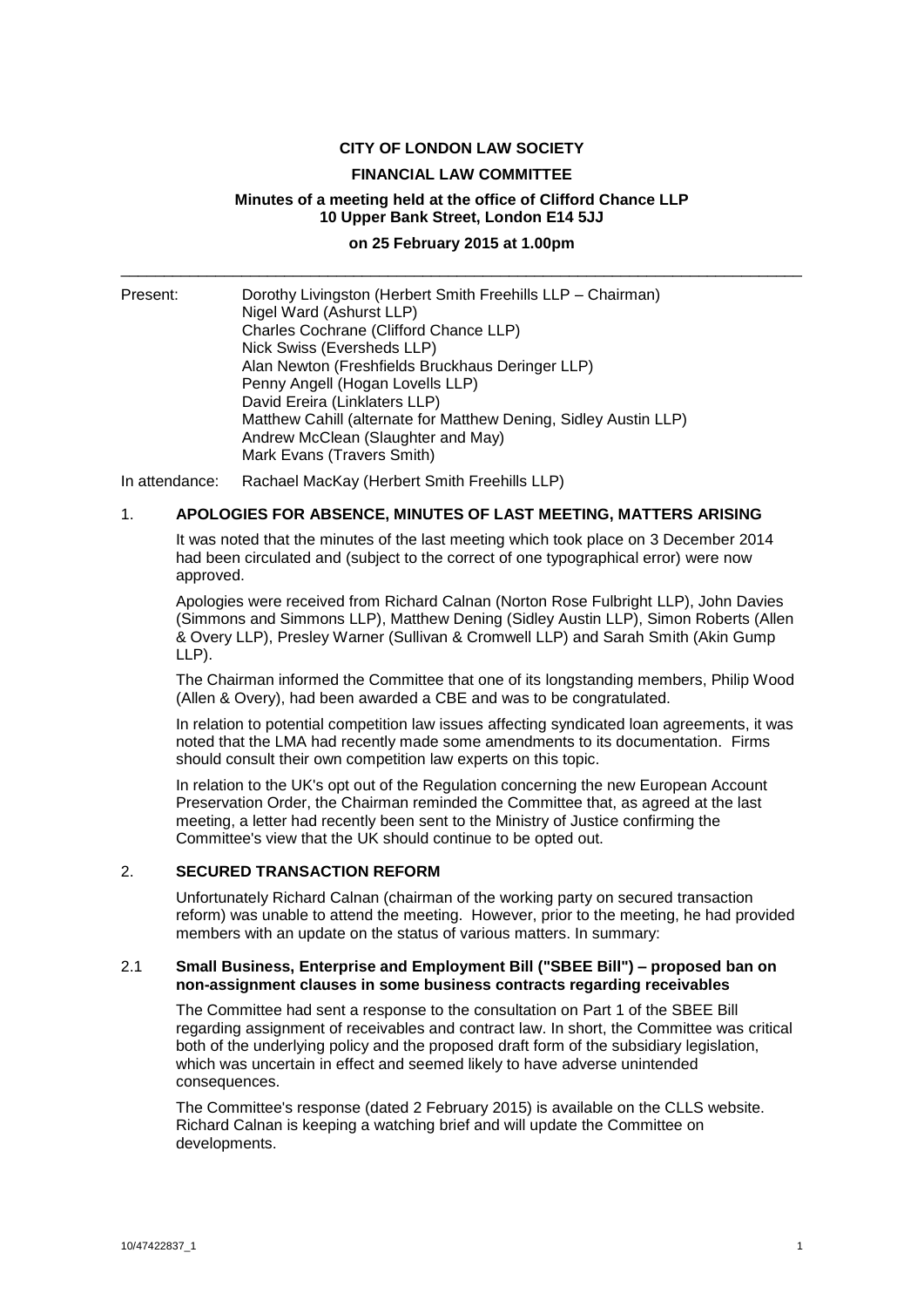*Afternote: some member firms had sent letters in support of the CLLS Financial Law Committee response, as had the CLLS Litigation Committee.*

#### 2.2 **Secured Transaction Reform**

This matter had been on the back burner due to the working party's more pressing need to consider the SBEEL Bill, which it has now done. A meeting of the working party would be arranged for the spring to take matters forward.

#### 2.3 **Insolvency – Insolvency Service Call for Evidence: European Commission Recommendation on a new approach to business failures and insolvency**

In March 2014 the European Commission had issued a Recommendation considering a new approach to business failure and insolvency, with the objective of encouraging member states to put in place a framework to enable the efficient restructuring of viable enterprises. The Insolvency Service had recently issued a Call for Evidence asking for views on business failure and rescues. The Insolvency Law Committee would be responding but this Committee would consider whether to make a submission.

*Afternote: The Call for Evidence closed on 12 March 2015. The Committee did not make a submission and members are referred to the Insolvency Law Committee's submission on the CLLS website. It debates the values of a statutory framework for a short moratorium but does not consider specifically any impact on secured lending.*

#### 2.4 **Questionnaire on Security Rights and the European Insolvency Regulation**

The working party was looking at Professor McCormack's Questionnaire (sponsored by the EU) and may respond.

#### 2.5 **Issues regarding fixed and floating charges**

Further developments awaited.

#### 3. **FINANCIAL STABILITY**

#### 3.1 **Banking Reform Act 2013, Bail-in, EU Recovery and Resolution Directive proposal and Structural Regulation**

#### 3.1.1 **EU Banking Recovery and Resolution Directive ("BRRD")**

It was noted that the deadline for transposing the EU BRRD into national law had passed on 31 December 2014 (to apply from 1 January 2015) and that the deadline for applying the bail-in tool provisions is 1 January 2016.

#### 3.1.2 **UK: BRR, Bail-in Safeguards Order and Depositor Preference etc**

In the UK, it was noted that the various new statutory instruments were now in force.

### 3.2 **Bank Recovery and Resolution – other Consultations**

The Committee was reminded that there had been numerous consultations on bank recovery and resolution.

The Committee had responded to some of these:

3.2.1 Financial Stability Board ("**FSB**") consultative document published on 10 November 2014 on total loss-absorbing capacity ("**TLAC**") for global systemic banks: This sets out the FSB's policy proposals consisting of a set of principles and a detailed term sheet on the adequacy of loss-absorbing and recapitalisation capacity of global systemically important banks ("**G-SIBs**"). The Committee has not responded, but noted that, if the FSB proposals are adopted, some further changes in relation to implementation of the BRRD may be needed.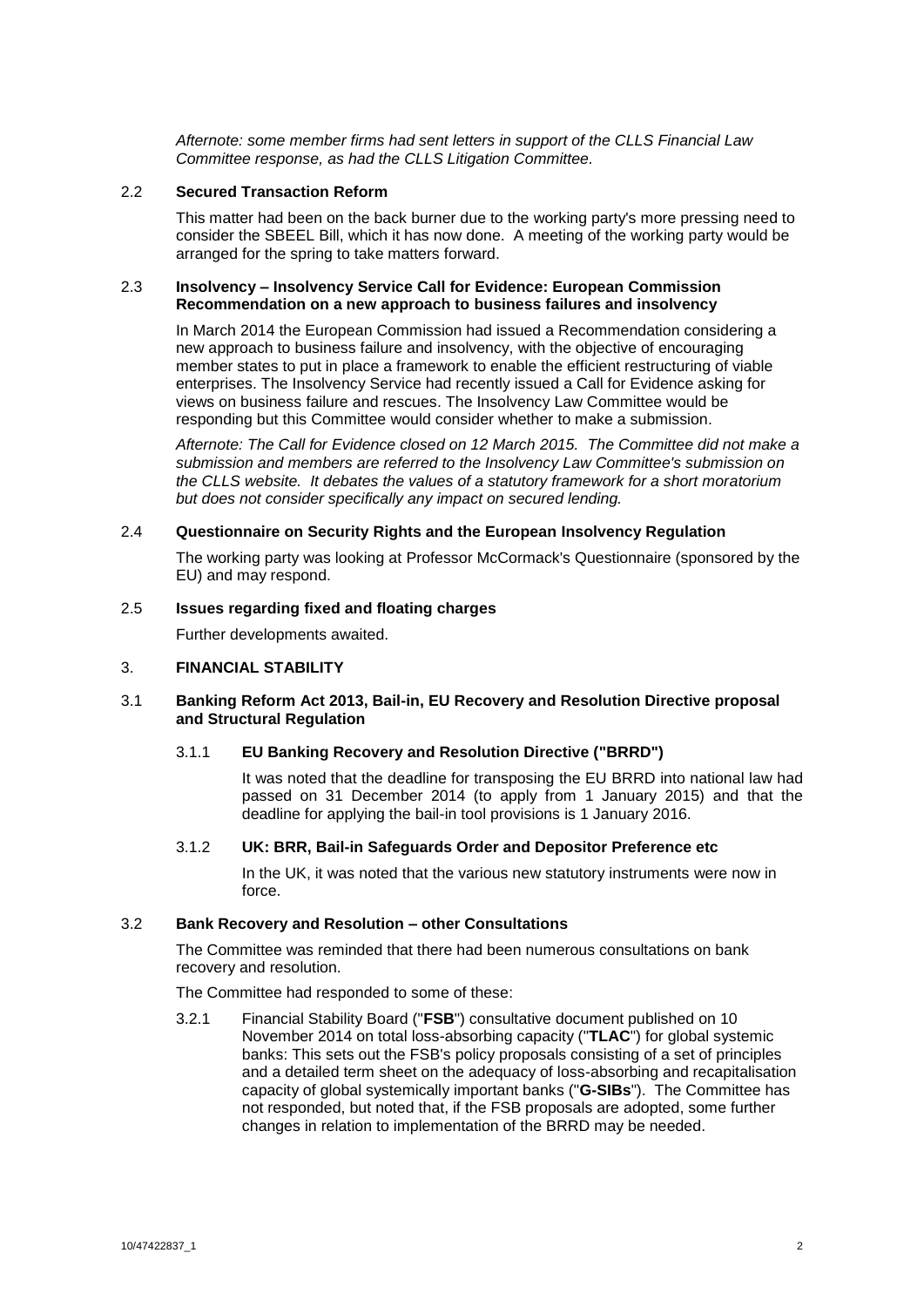- 3.2.2 PRA Consultation Paper on the implementation of ring fencing: legal structure, governance and continuation of services and facilities: The Committee has responded jointly with the Insolvency Law Committee and the submission is available on the CLLS website.
- 3.2.3 The EBA has issued a large number of consultation papers that have been considered by the joint working group: Submissions have been made by the Committee jointly with the Insolvency Law Committee on EBA/CP/2014/38 on technical standards for valuations and EBA/CP/2014/39 on rates of conversion from debt to equity in bail-in. These are available on the CLLS website. The Regulatory Law Committee has commented on EBA/|CP/2014/33 on write down and conversion powers with some input from members of the working group.
- 3.2.4 Other EBA consultation papers: The Joint working party of the Committee and the Insolvency Law Committee will consider which consultations it can most usefully respond to and will prepare comments on those where legal input appears most useful.

*Afternote: no further responses were thought necessary.*

## 3.3 **Structural Reforms**

Nothing to report.

## 4. **CSD REGULATION 2014 – ARTICLE 3(2)**

It was reported that following correspondence and discussions between Mark Evans and the FCA on the financial collateral provisions of Article 3(2) of the CSD Regulation and equitable mortgages over shares and other securities, the matter had been referred to the European Commission and a response was expected soon.

Mark Evans would keep the Committee informed of developments.

## 5. **EBA CALLS FOR IMPROVING THE WELL-FUNCTIONING OF THE SECURITISATION MARKET**

It was reported that, on 22 December 2014, the EBA had published an opinion setting out ways to improve the well-functioning of the securitisation market. The Committee would keep a watching brief on future legal issues arising from this in respect of which it may wish to comment.

The chairman asked for more volunteers to join a working party who might look at this.

*Afternote: While the Committee did not respond to the EBA, it has recently responded to the rather broader consultation by the European Commission on an EU Framework for Simple, Transparent and Standardised Securitisation and this is on the CLLS website.* 

#### 6. **EU GREEN PAPER ON BUILDING A CAPITAL MARKETS UNION**

It was reported that on 18 February, the EU had issued a green paper on building a capital market union. The Committee would keep a watching brief on future legal issues arising from this in respect of which it may wish to comment.

## 7. **CHOICE OF AUDITORS**

The BIS discussion document on Auditor Regulation (dated December 2014) and implications of the EU and wider reforms was noted.

## 8. **FCA MARKET STUDY INTO INVESTMENT AND CORPORATE BANKING**

It was reported that on 19 February the Financial Conduct Authority (FCA) had announced in a Feedback Statement in relation to Wholesale Sector Competition Review 2014-15 (FS15/2) that it plans to launch its first wholesale market study into investment and